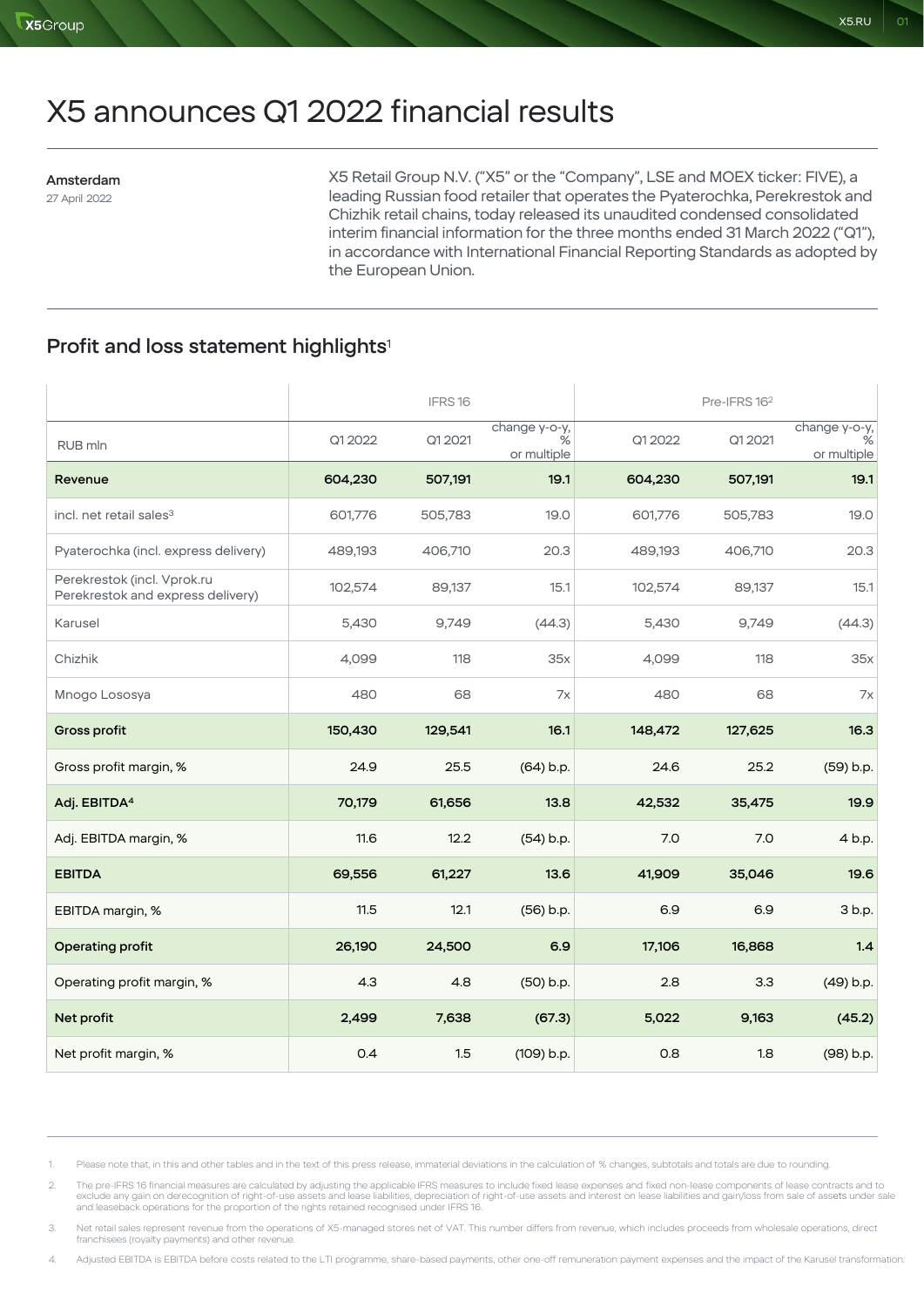Revenue growth reached 19.1% year-on-year in Q1 2022, driven by positive LFL sales, selling space expansion and 79.9% revenue growth in X5's digital businesses. The latter reflected higher demand from customers for online services, an incremental increase in the number of new online customers and expansion of express delivery operations to new geographies.

X5.RU 02

## Selling space by format, square metres (sqm)

|                       | AS AT 31-MAR-22 | AS AT 31-DEC-21 | <b>CHANGE</b><br>VS 31-DEC-21, % | AS AT 31-MAR-21 | CHANGE Y-O-Y, %<br>OR MULTIPLE |
|-----------------------|-----------------|-----------------|----------------------------------|-----------------|--------------------------------|
| Pyaterochka           | 7,183,452       | 7,048,488       | 1.9                              | 6,656,879       | 7.9                            |
| Perekrestok           | 1,096,143       | 1,098,905       | (0.3)                            | 1,019,854       | 7.5                            |
| Karusel               | 108,982         | 128,063         | (14.9)                           | 196,134         | (44.4)                         |
| Chizhik               | 25,361          | 20,327          | 24.8                             | 1,238           | 20x                            |
| Mnogo Lososya         | 5,495           | 4,992           | 10.1                             | 2,313           | 137.6                          |
| X5 Group <sup>5</sup> | 8,528,416       | 8,409,757       | 1.4                              | 7,937,892       | 7.4                            |

# Q1 2022 LFL<sup>6</sup> store performance by format, % change y-o-y

In Q1 2022, LFL sales performance accelerated year-on-year to 11.7%, supported by solid LFL results at Pyaterochka and Perekrestok at 12.6% and 8.0%, respectively.

The LFL basket was the main driver of LFL sales in Q1 2022, with LFL traffic in positive territory at 3.7% year-on-year.

|             | <b>SALES</b> | <b>TRAFFIC</b> | <b>BASKET</b> |
|-------------|--------------|----------------|---------------|
| Pyaterochka | 12.6         | 4.2            | 8.1           |
| Perekrestok | 8.0          | O.4            | 7.5           |
| Karusel     | (4.4)        | (13.7)         | 10.7          |
| X5 Group    | 11.7         | 3.7            | 7.8           |

For more details on net retail sales performance, please refer to X5's Q1 2022 Trading Update.

<sup>5.</sup> Including Vprok.ru Perekrestok dark stores.

<sup>6.</sup> LFL comparisons of retail sales between two periods are comparisons of retail sales in local currency (including VAT) generated by the relevant stores. The stores that are included in LFL comparisons are those that have operated for at least 12 full months. Their sales are included in the LFL calculation starting from the day of the store's opening. We include all stores that fit<br>our LFL criteria in each re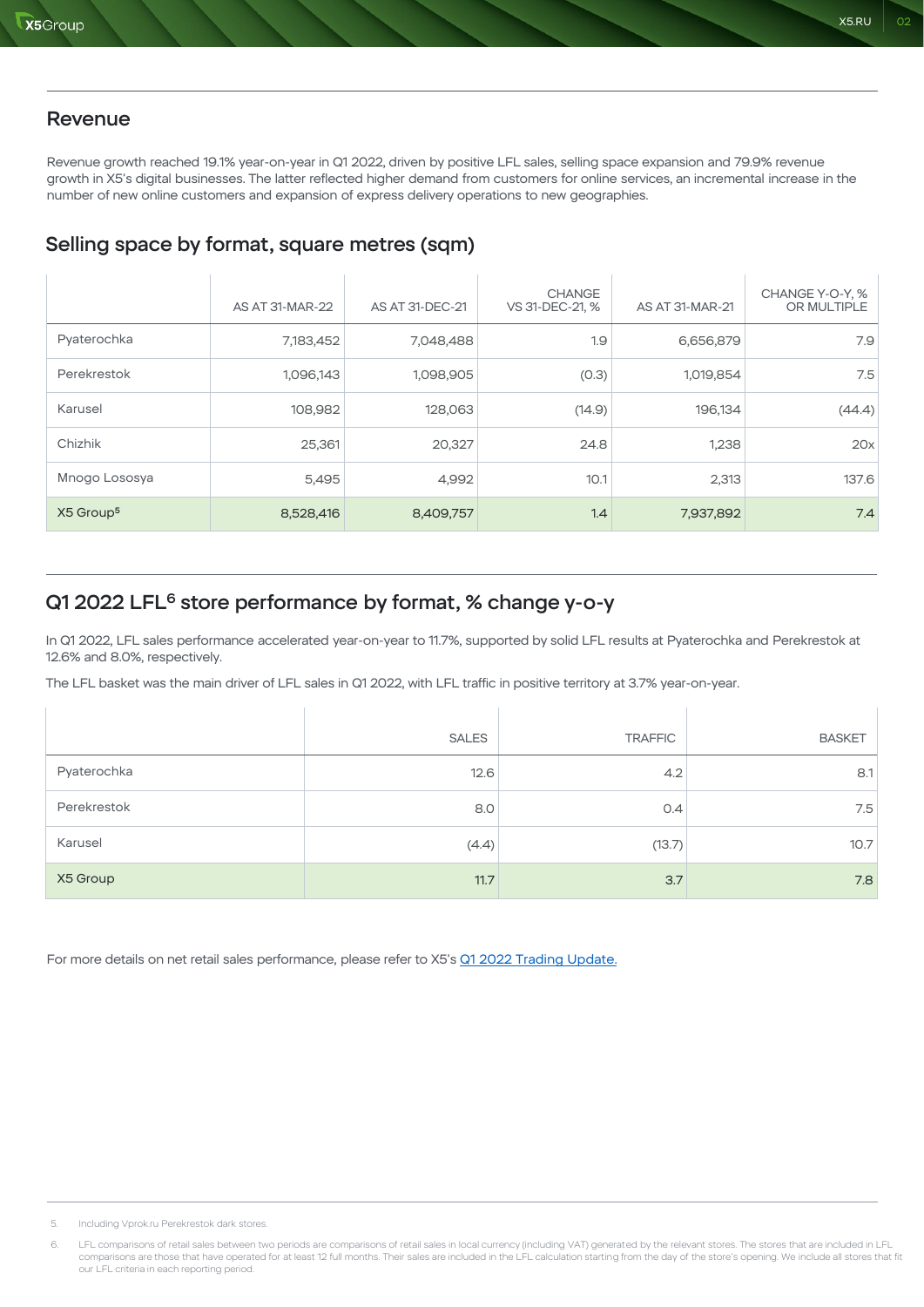# Selling, general and administrative (SG&A) expenses (excl. D&A&I and the impact of the Karusel transformation)

|                                                                                                   | IFRS16    |           |                     | Pre-IFRS 16 |           |                     |
|---------------------------------------------------------------------------------------------------|-----------|-----------|---------------------|-------------|-----------|---------------------|
| RUB mln                                                                                           | Q1 2022   | Q1 2021   | change,<br>у-о-у, % | Q1 2022     | Q1 2021   | change,<br>у-о-у, % |
| Staff costs                                                                                       | (50,078)  | (43, 484) | 15.2                | (50,078)    | (43, 484) | 15.2                |
| % of revenue                                                                                      | 8.3       | 8.6       | (29) b.p.           | 8.3         | 8.6       | (29) b.p.           |
| incl. LTI and share-based payments                                                                | (376)     | (422)     | (10.9)              | (376)       | (422)     | (10.9)              |
| staff costs excl. LTI and share-<br>based payments as % of revenue                                | 8.2       | 8.5       | $(26)$ b.p.         | 8.2         | 8.5       | (26) b.p.           |
| Lease expenses                                                                                    | (3,929)   | (2,902)   | 35.4                | (28, 168)   | (25, 288) | 11.4                |
| % of revenue                                                                                      | 0.7       | O.6       | 8 b.p.              | 4.7         | 5.0       | (32) b.p.           |
| <b>Utilities</b>                                                                                  | (13, 867) | (11, 947) | 16.1                | (13, 867)   | (11, 947) | 16.1                |
| % of revenue                                                                                      | 2.3       | 2.4       | $(6)$ b.p.          | 2.3         | 2.4       | (6) b.p.            |
| Other store costs                                                                                 | (5,620)   | (5,170)   | 8.7                 | (5,839)     | (5,385)   | 8.4                 |
| % of revenue                                                                                      | 0.9       | 1.0       | (9) b.p.            | 1.0         | 1.1       | $(10)$ b.p.         |
| Third-party services                                                                              | (4, 514)  | (4,252)   | 6.2                 | (4, 419)    | (4,222)   | 4.7                 |
| % of revenue                                                                                      | 0.7       | 0.8       | $(9)$ b.p.          | 0.7         | 0.8       | $(10)$ b.p.         |
| Other expenses                                                                                    | (8,427)   | (6,348)   | 32.8                | (9, 564)    | (7, 245)  | 32.0                |
| % of revenue                                                                                      | 1.4       | 1.3       | 14 b.p.             | 1.6         | 1.4       | 15 b.p.             |
| <b>SG&amp;A</b> (excl. D&A&I and the impact<br>of the Karusel transformation)                     | (86, 435) | (74, 103) | 16.6                | (111, 935)  | (97, 571) | 14.7                |
| % of revenue                                                                                      | 14.3      | 14.6      | (31) b.p.           | 18.5        | 19.2      | (71) b.p.           |
| SG&A (excl. D&A&I, LTI, share-<br>based payments and the impact of<br>the Karusel transformation) | (86,059)  | (73,681)  | 16.8                | (111, 559)  | (97, 149) | 14.8                |
| % of revenue                                                                                      | 14.2      | 14.5      | (28) b.p.           | 18.5        | 19.2      | (69) b.p.           |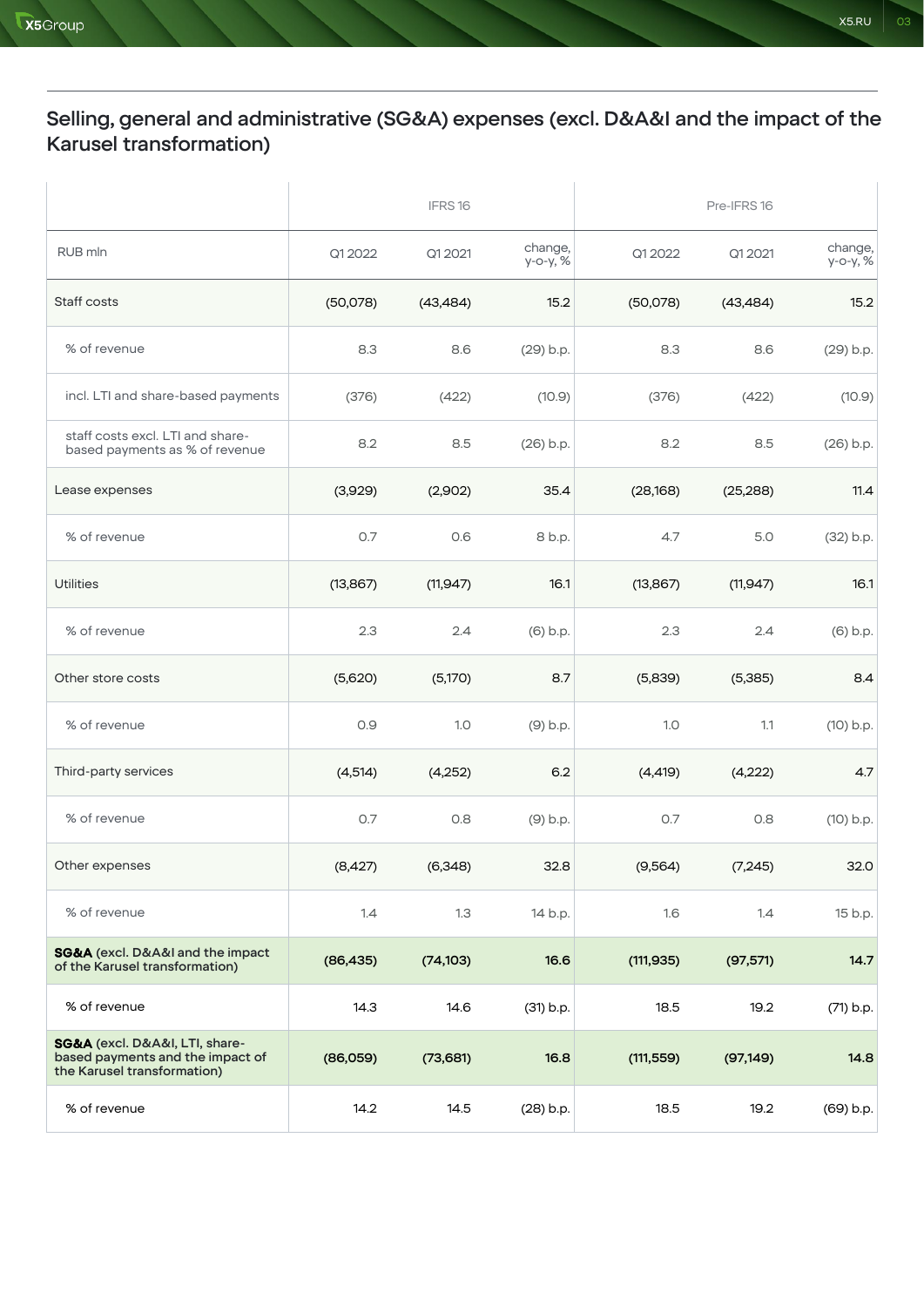In Q1 2022, SG&A expenses excluding D&A&I, LTI, share-based payments and the impact of the Karusel transformation under IFRS 16 as a percentage of revenue decreased by 28 b.p. to 14.2% (decreased by 69 b.p. to 18.5% pre-IFRS 16), driven by lower staff costs, lease expenses (for pre-IFRS 16), other store costs, third-party services and utilities costs.

As a percentage of revenue, the Company's income from leases, subleases and other operations<sup>7</sup> under IFRS 16 totalled 1.0%, a decrease of 13 b.p. year-on-year in Q1 2022 (a decrease of 1 b.p. to 1.0% pre-IFRS 16), due to decrease in gain on derecognition of right-of-use assets and lease liabilities.

 $\overline{1}$ 

# EBITDA and EBITDA margin

|                                                                                                  |          | IFRS16   |                                   |            | Pre-IFRS 16 |                                   |
|--------------------------------------------------------------------------------------------------|----------|----------|-----------------------------------|------------|-------------|-----------------------------------|
| RUB mln                                                                                          | Q1 2022  | Q1 2021  | change y-o-y,<br>℅<br>or multiple | Q1 2022    | Q1 2021     | change y-o-y,<br>℅<br>or multiple |
| Gross profit                                                                                     | 150,430  | 129,541  | 16.1                              | 148,472    | 127,625     | 16.3                              |
| Gross profit margin, %                                                                           | 24.9     | 25.5     | (64) b.p.                         | 24.6       | 25.2        | (59) b.p.                         |
| SG&A (excl. D&A&I, LTI, share-based<br>payments and the effect of the<br>Karusel transformation) | (86,059) | (73,681) | 16.8                              | (111, 559) | (97, 149)   | 14.8                              |
| % of revenue                                                                                     | 14.2     | 14.5     | $(28)$ b.p.                       | 18.5       | 19.2        | (69) b.p.                         |
| Net impairment losses on financial<br>assets                                                     | (435)    | (121)    | 259.5                             | (435)      | (121)       | 259.5                             |
| % of revenue                                                                                     | 0.07     | 0.02     | 5 b.p.                            | 0.07       | 0.02        | 5 b.p.                            |
| Lease/sublease and other income<br>(excl. the effect of the Karusel<br>transformation)           | 6,243    | 5,917    | 5.5                               | 6,054      | 5,120       | 18.2                              |
| % of revenue                                                                                     | 1.0      | 1.2      | (13) b.p.                         | 1.0        | 1.0         | $(1)$ b.p.                        |
| Adj. EBITDA                                                                                      | 70,179   | 61,656   | 13.8                              | 42,532     | 35,475      | 19.9                              |
| Adj. EBITDA margin, %                                                                            | 11.6     | 12.2     | $(54)$ b.p.                       | 7.0        | 7.0         | 4 b.p.                            |
| LTI, share-based payments and other<br>one-off remuneration payment<br>expenses and SSC          | (376)    | (422)    | (10.9)                            | (376)      | (422)       | (10.9)                            |
| % of revenue                                                                                     | (0.1)    | (0.1)    | 2 b.p.                            | (0.1)      | (0.1)       | 2 b.p.                            |
| Effect of the Karusel transformation                                                             | (247)    | (7)      | 35x                               | (247)      | (7)         | 35x                               |
| % of revenue                                                                                     | (0.0)    | (0.0)    | $(4)$ b.p.                        | (0.0)      | (0.0)       | $(4)$ b.p.                        |
| <b>EBITDA</b>                                                                                    | 69,556   | 61,227   | 13.6                              | 41,909     | 35,046      | 19.6                              |
| EBITDA margin, %                                                                                 | 11.5     | 12.1     | (56) b.p.                         | 6.9        | 6.9         | 3 b.p.                            |

#### D&A&I

Depreciation, amortisation and impairment costs under IFRS 16 decreased as a percentage of revenue by 6 b.p. year-on-year to 7.2% (up 52 b.p. year-on-year to 4.1% pre-IFRS 16) in Q1 2022, totalling RUB 43,366 million (RUB 24,803 million pre-IFRS 16). This was mainly driven by the impairment of non-current assets, offset by decreased depreciation of right-of-use assets under IFRS 16. The latter corresponds to the increase in interest expense on lease liabilities related to higher discount rates.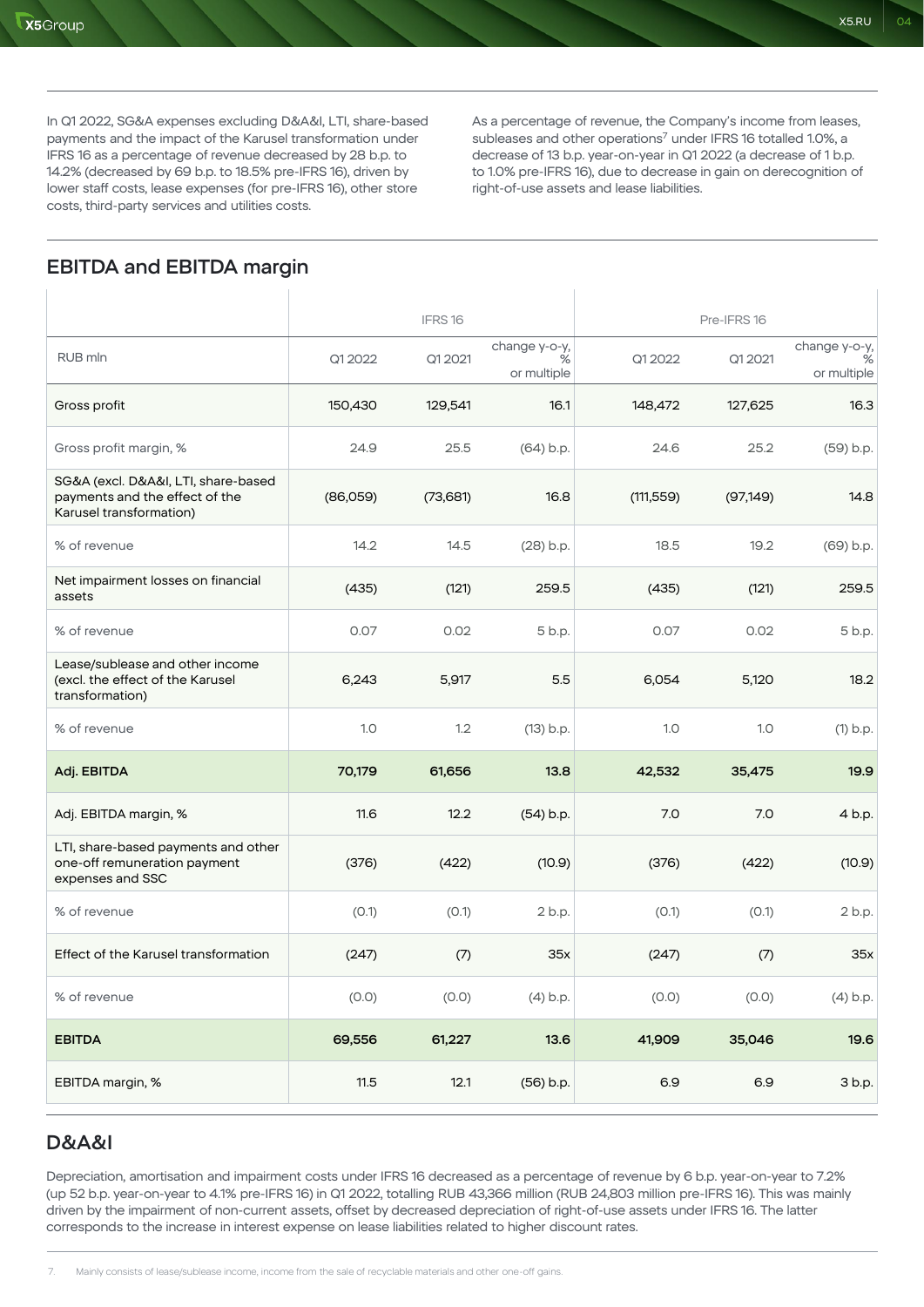## Non-operating gains and losses

|                         |          | IFRS16    |                                   |         | Pre-IFRS 16 |                                   |
|-------------------------|----------|-----------|-----------------------------------|---------|-------------|-----------------------------------|
| RUB mln                 | Q1 2022  | Q1 2021   | change y-o-y,<br>%<br>or multiple | Q1 2022 | Q1 2021     | change y-o-y,<br>%<br>or multiple |
| <b>Operating profit</b> | 26,190   | 24,500    | 6.9                               | 17,106  | 16,868      | 1.4                               |
| Net finance costs       | (17,066) | (13, 365) | 27.7                              | (5,810) | (3,845)     | 51.1                              |
| Net FX result           | (3,294)  | (120)     | 27x                               | (2,307) | (101)       | 23x                               |
| Profit before tax       | 5,830    | 11,015    | (47.1)                            | 8,989   | 12,922      | (30.4)                            |
| Income tax expense      | (3,331)  | (3,377)   | (1.4)                             | (3,967) | (3,759)     | 5.5                               |
| Net profit              | 2,499    | 7,638     | (67.3)                            | 5,022   | 9,163       | (45.2)                            |
| Net profit margin, %    | 0.4      | 1.5       | (109) b.p.                        | 0.8     | 1.8         | (98) b.p.                         |

 $\overline{1}$ 

#### Consolidated cash flow statement highlights

|                                                                         |           | IFRS <sub>16</sub> |                                   |           | Pre-IFRS 16 |                                   |
|-------------------------------------------------------------------------|-----------|--------------------|-----------------------------------|-----------|-------------|-----------------------------------|
| RUB mln                                                                 | Q1 2022   | Q1 2021            | change y-o-y,<br>℅<br>or multiple | Q1 2022   | Q1 2021     | change y-o-y,<br>℅<br>or multiple |
| Net cash from operating activities<br>before changes in working capital | 70,757    | 60,407             | 17.1                              | 43,306    | 35,023      | 23.7                              |
| Change in working capital                                               | (24, 192) | (4,915)            | 5x                                | (23,894)  | (5,035)     | 5x                                |
| Net interest and income tax paid                                        | (20, 409) | (15,072)           | 35.4                              | (9,178)   | (5,575)     | 64.6                              |
| Net cash flows generated from<br>operating activities                   | 26,156    | 40,420             | (35.3)                            | 10,234    | 24,413      | (58.1)                            |
| Net cash used in investing activities                                   | (21, 967) | (18,704)           | 17.4                              | (22, 124) | (18,704)    | 18.3                              |
| Net cash generated from/(used in)<br>financing activities               | 22,966    | (29,511)           | n/m                               | 39,045    | (13,504)    | n/m                               |
| Effect of exchange rate changes on<br>cash and cash equivalents         | (5)       |                    | n/m                               | (5)       |             | n/m                               |
| Net increase/(decrease) in cash and<br>cash equivalents                 | 27,150    | (7,795)            | n/m                               | 27,150    | (7,795)     | n/m                               |

In Q1 2022, the Company's net cash from operating activities before changes in working capital under IFRS 16 increased from a year ago by RUB 10,350 million to RUB 70,757 million (increased by RUB 8,283 million and totalled 43,306 million under pre-IFRS 16), reflecting business growth.

payments for property, plant and equipment, under IFRS 16 increased by 17.4% year-on-year to RUB 21,967 million in Q1 2022, compared with RUB 18,704 million in Q1 2021 (by 18.3% year-on-year to RUB 22,124 million, compared with RUB 18,704 million in Q1 2021 under pre-IFRS 16).

In Q1 2022, net cash flow from operating activities under IFRS 16 totalled RUB 26,156 million, down from RUB 40,420 million (RUB 10,234 million, down from RUB 24,413 million under pre-IFRS 16) in Q1 2021.

Net cash used in investing activities, which generally consists of

Net cash generated from financing activities under IFRS 16 was RUB 22,966 million (RUB 39,045 million under pre-IFRS 16) in Q1 2022, compared with net cash used in financing activities of RUB 29,511 million (RUB 13,504 million under pre-IFRS 16) in Q1 2021.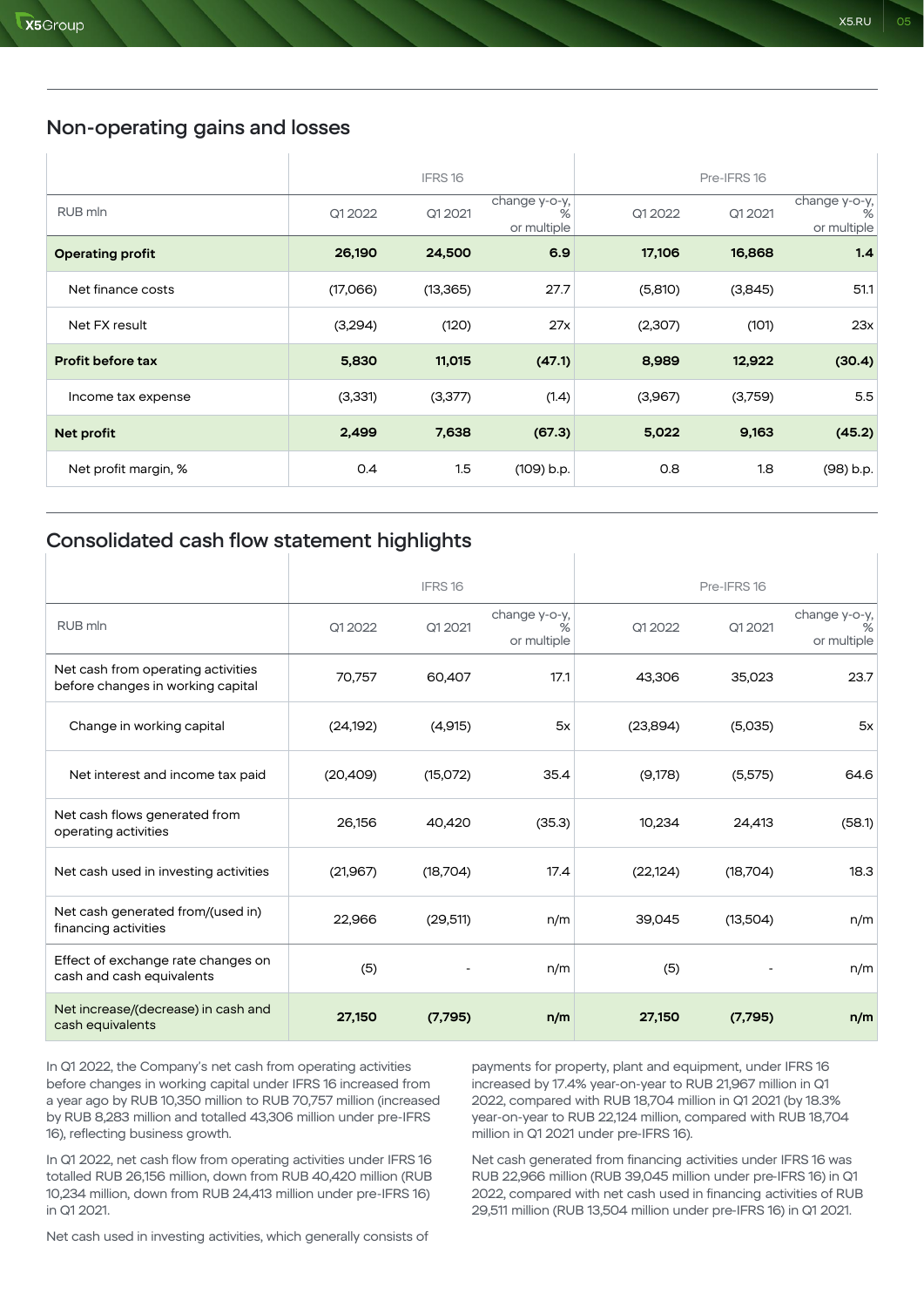# Liquidity update

| <b>RUB mln</b>                                          | 31-Mar-22 | % of total | 31-Dec-21 | % of total | 31-Mar-21 | % of total |
|---------------------------------------------------------|-----------|------------|-----------|------------|-----------|------------|
| <b>Total debt</b>                                       | 333,408   |            | 294,338   |            | 248,009   |            |
| Short-term debt                                         | 115,489   | 34.6       | 87,767    | 29.8       | 78,081    | 31.5       |
| Long-term debt                                          | 217,919   | 65.4       | 206,571   | 70.2       | 169,928   | 68.5       |
| Net debt (pre-IFRS 16)                                  | 280,196   |            | 268,276   |            | 235,796   |            |
| Adjusted net debt (pre-IFRS 16) <sup>8</sup>            | 229,063   |            | 218,184   |            | 235,796   |            |
| Net debt/EBITDA (pre-IFRS 16)                           | 1.67x     |            | 1.67x     |            | 1.60x     |            |
| Adjusted net debt/EBITDA (pre-<br>IFRS 16) <sup>8</sup> | 1.36x     |            | 1.35x     |            | 1.60x     |            |
| Lease liabilities (IFRS 16)                             | 570,090   |            | 577,363   |            | 555,815   |            |
| Net debt/EBITDA (IFRS 16)                               | 3.08x     |            | 3.16x     |            | 3.18x     |            |
| Adjusted net debt/EBITDA (IFRS<br>$16)^8$               | 2.89x     |            | 2.97x     |            | 3.18x     |            |

The Company's net debt/EBITDA ratio under IFRS 16 was 3.08x (1.67x pre-IFRS 16) as of 31 March 2022.

As of 31 March 2022, the Company had access to RUB 435,060 million in available credit limits with major Russian and international banks.

The Company's debt pre-IFRS 16 is 100% denominated in Russian roubles.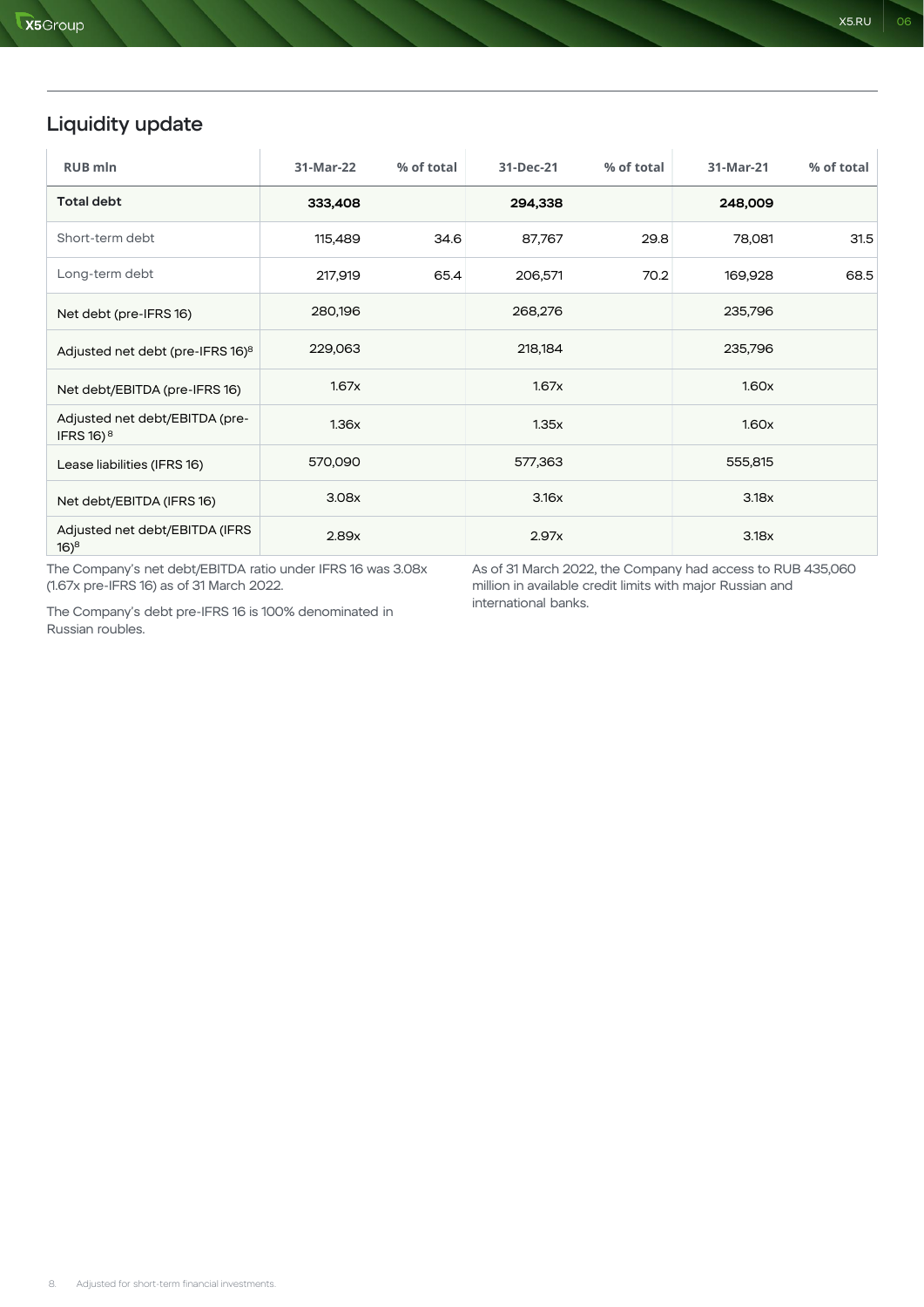X5 Retail Group N.V. (LSE and MOEX: FIVE; RAEX: ruAA+) is a leading Russian food retailer. The Company operates proximity stores under the Pyaterochka brand, Perekrestok supermarkets and Chizhik hard discounters. X5 provides an omnichannel experience to its customers, integrating retail stores and ecommerce through its businesses Vprok.ru Perekrestok, 5Post and Mnogo Lososya.

As of 31 March 2022, X5 had 19,479 Company-operated stores. It has the leading market position in both Moscow and St Petersburg and a significant presence in the European part of Russia. Its store base includes 18,320 Pyaterochka proximity stores, 983 Perekrestok supermarkets, 89 Chizhik hard discounters and 28 Karusel hypermarkets. The Company operates 47 DCs and 4,574 Company-owned trucks across the Russian Federation.

X5 is one of the largest employers in Russia. The Company employs over 328 thousand people.

X5.RU 07

For the full year 2021, revenue totalled RUB 2,204,819 million (USD 29,935 million\*), EBITDA pre-IFRS 16 reached RUB 161,024 million (USD 2,186 million\*), and net profit pre-IFRS 16 for the period amounted to RUB 48,513 million (USD 659 million\*). In Q1 2022, revenue totalled RUB 604,230 million (USD 7,020 million\*\*), adjusted EBITDA pre-IFRS 16 reached RUB 70,179 million (USD 815 million\*\*), and net profit pre-IFRS 16 amounted to RUB 2,499 million (USD 29 million\*\*).

#### Forward-looking statements

This announcement includes statements that are, or may be deemed to be, "forward-looking statements". These forwardlooking statements can be identified by the fact that they do not only relate to historical or current events. Forward-looking statements often use words such as "anticipate", "target", "expect", "estimate", "intend", "expected", "plan", "goal", "believe", or other words of similar meaning.

By their nature, forward-looking statements involve risk and uncertainty because they relate to future events and circumstances, a number of which are beyond X5 Group N.V.'s control. As a result, actual future results may differ materially from the plans, goals and expectations set out in these forwardlooking statements.

Any forward-looking statements made by or on behalf of X5 Group N.V. speak only as of the date of this announcement. Save as required by any applicable laws or regulations, X5 Group N.V. undertakes no obligation publicly to release the results of any revisions to any forward-looking statements in this document that may occur due to any change in its expectations or to reflect events or circumstances after the date of this document.

## For further details please contact:

Maria Yazeva

Tel.: +7 (495) 662-88-88 ext. 13-147 e-mail: Maria.Yazeva@x5.ru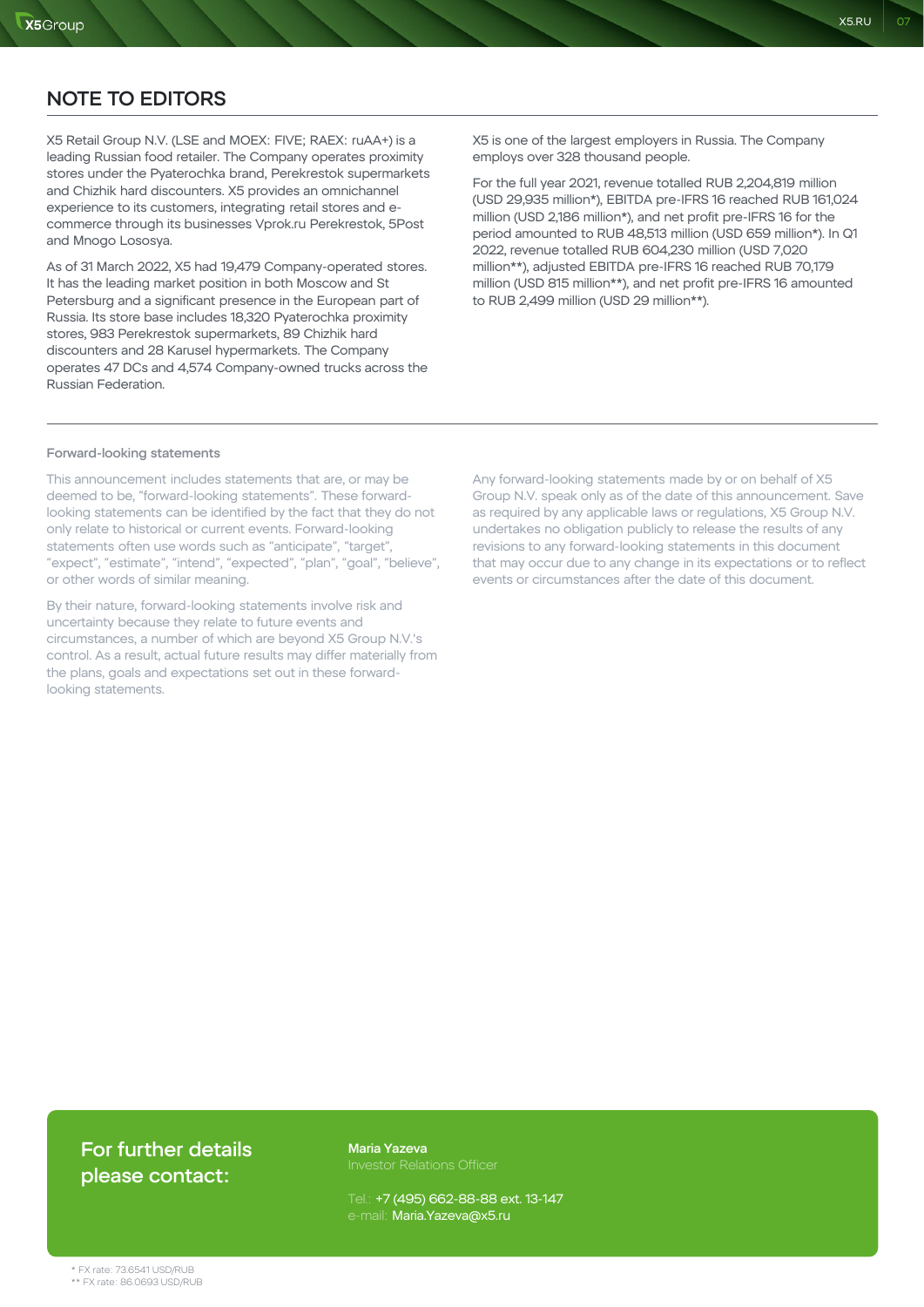X5 Retail Group N.V.

Condensed Consolidated Interim Financial Information

Three months ended 31 March 2022

The attached condensed consolidated interim statement of financial position, condensed consolidated interim statement of profit or loss, condensed consolidated interim statement of comprehensive income, condensed consolidated interim statement of cash flows and condensed consolidated interim statement of changes in equity have been prepared on the basis of the X5 Retail Group NV accounting policies as disclosed in the unaudited annual financial statements for the year ended 31 December 2021. These accounting policies have been consistently applied in the preparation of these statements except for adoption of new standards that are mandatory for financial annual periods beginning on 1 January 2022 and the fact that these statements do not comprise a full set of financial statements as required by International Financial Reporting Standards as adopted by the EU.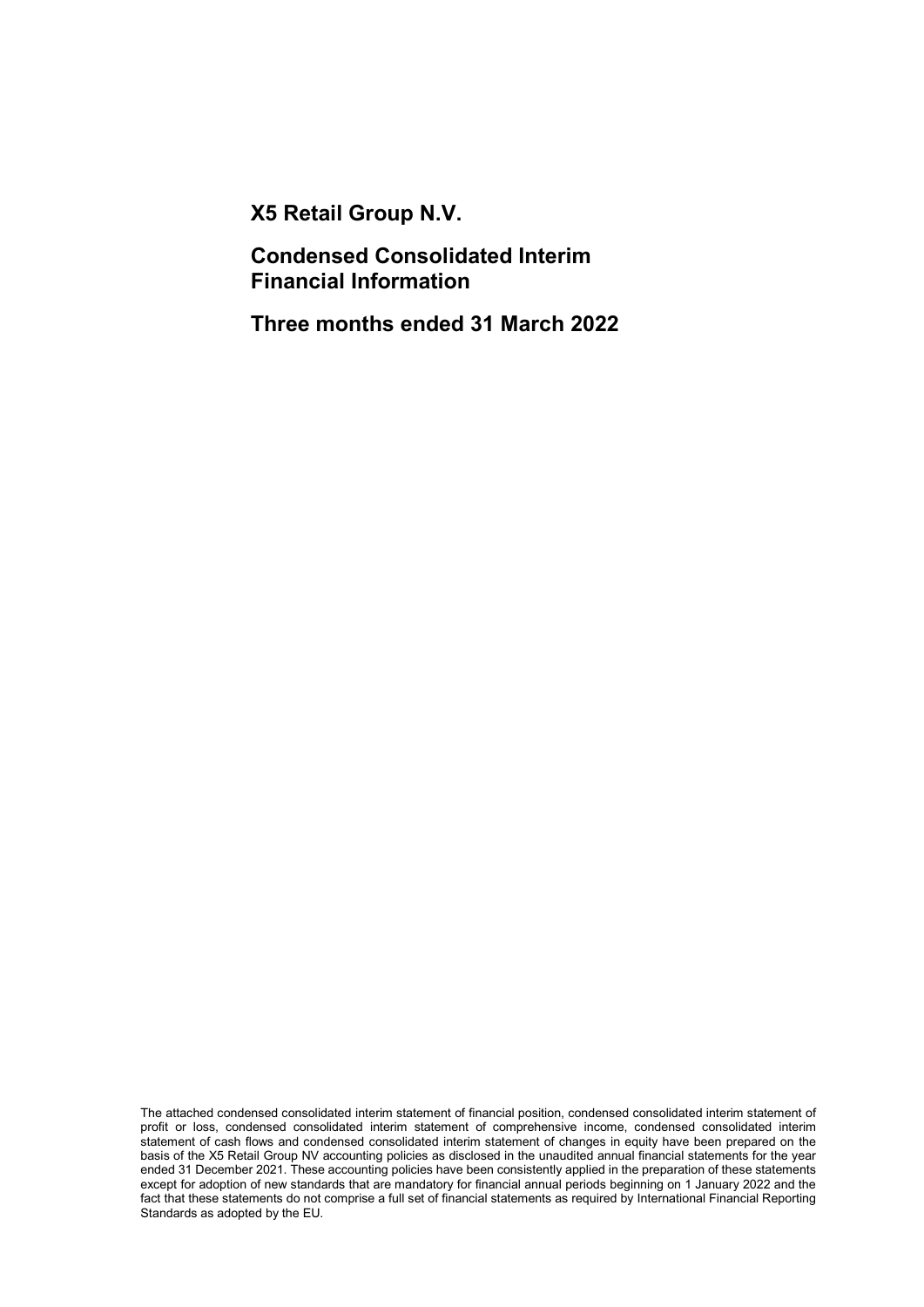|                                                     | 31 March 2022    | <b>31 December 2021</b> |
|-----------------------------------------------------|------------------|-------------------------|
|                                                     |                  |                         |
| Assets<br><b>Non-current assets</b>                 |                  |                         |
| Property, plant and equipment                       | 325,617          | 332,144                 |
| Right-of-use assets                                 | 491,909          | 502,325                 |
| Investment properties                               | 4,761            | 4,461                   |
| Goodwill                                            | 105,109          | 105,028                 |
| Other intangible assets                             | 34,643           | 39,006                  |
| Investments in associates and joint ventures        | 50               | 50                      |
| Other non-current assets                            | 4,900            | 4,209                   |
| Deferred tax assets                                 | 22,495           | 23,047                  |
|                                                     | 989,484          | 1,010,270               |
| <b>Current assets</b>                               |                  |                         |
| Inventories                                         | 169,122          | 166,840                 |
| Indemnification asset                               | 452              | 435                     |
| Trade, other accounts receivable and prepayments    | 16,734           | 20,190                  |
| Current income tax receivable                       | 5,477            | 4,057                   |
| VAT and other taxes receivable                      | 9,014            | 8,802                   |
| Short-term financial investments                    | 51,133           | 50,092                  |
| Cash and cash equivalents                           | 53,212           | 26,062                  |
|                                                     | 305,144          | 276,478                 |
| <b>Total assets</b>                                 | 1,294,628        | 1,286,748               |
|                                                     |                  |                         |
| <b>Equity and liabilities</b>                       |                  |                         |
| Equity attributable to equity holders of the parent |                  |                         |
| Share capital                                       | 2,458            | 2,458                   |
| Share premium<br>Retained earnings                  | 46,127<br>41,425 | 46,127<br>38,926        |
| Share-based payment reserve                         | 144              | 118                     |
|                                                     | 90,154           | 87,629                  |
| <b>Total equity</b>                                 | 90,154           | 87,629                  |
|                                                     |                  |                         |
| <b>Non-current liabilities</b>                      |                  |                         |
| Long-term borrowings                                | 217,919          | 206,571                 |
| Long-term lease liabilities                         | 500,232          | 507,099                 |
| Deferred tax liabilities                            | 726              | 928                     |
| Other non-current liabilities                       | 1,869            | 1,670                   |
|                                                     | 720,746          | 716,268                 |
|                                                     |                  |                         |
| <b>Current liabilities</b>                          |                  |                         |
| Trade accounts payable                              | 192,458          | 212,949                 |
| Short-term borrowings                               | 115,489          | 87,767                  |
| Interest accrued                                    | 3,085            | 1,792                   |
| Short-term lease liabilities                        | 69,858           | 70,264                  |
| Short-term contract liabilities                     | 3,981            | 2,392                   |
| Current income tax payable                          | 3,482            | 3,014                   |
| Provisions and other liabilities                    | 95,375           | 104,673                 |
|                                                     | 483,728          | 482,851                 |
| <b>Total liabilities</b>                            | 1,204,474        | 1,199,119               |
| <b>Total equity and liabilities</b>                 | 1,294,628        | 1,286,748               |

Vsevolod Starukhin Chief Financial Officer 26 April 2022

\_\_\_\_\_\_\_\_\_\_\_\_\_\_\_\_\_\_\_\_\_\_\_\_\_\_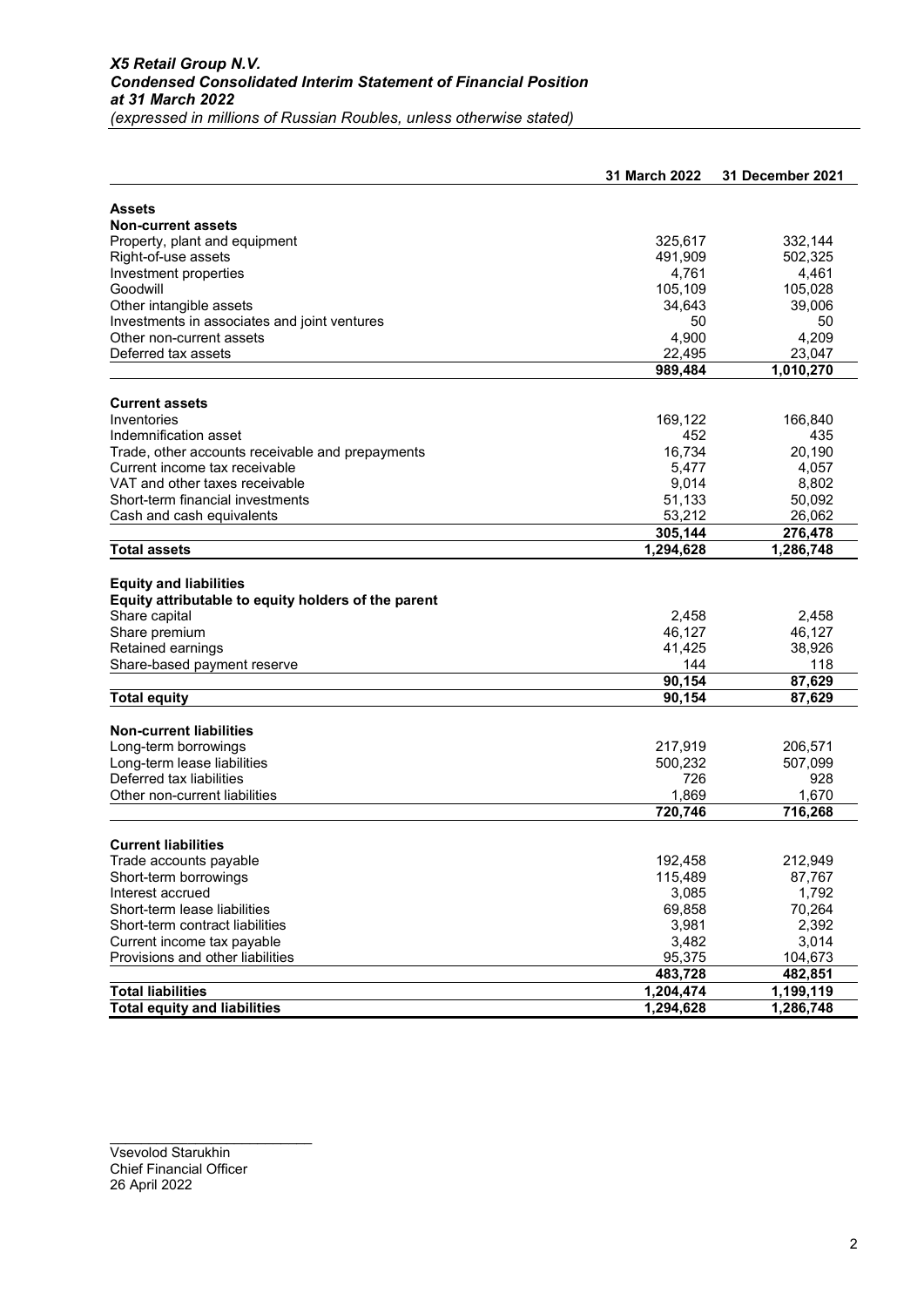|                                                                  | Three months ended 31 March |            |
|------------------------------------------------------------------|-----------------------------|------------|
|                                                                  | 2022                        | 2021       |
| Revenue                                                          | 604,230                     | 507,191    |
| Cost of sales                                                    | (453, 800)                  | (377,650)  |
| <b>Gross profit</b>                                              | 150,430                     | 129,541    |
| Selling, general and administrative expenses                     | (130, 048)                  | (110, 837) |
| Net impairment losses on financial assets                        | (435)                       | (121)      |
| Lease/sublease and other income                                  | 6,243                       | 5,917      |
| <b>Operating profit</b>                                          | 26,190                      | 24,500     |
| Finance costs                                                    | (18, 591)                   | (13, 370)  |
| Finance income                                                   | 1,525                       | 5          |
| Net foreign exchange loss                                        | (3,294)                     | (120)      |
| <b>Profit before tax</b>                                         | 5,830                       | 11,015     |
| Income tax expense                                               | (3, 331)                    | (3, 377)   |
| Profit for the year                                              | 2,499                       | 7,638      |
| Profit for the year attributable to:                             |                             |            |
| Equity holders of the parent                                     | 2,499                       | 7,638      |
| Basic earnings per share for profit attributable to the equity   |                             |            |
| holders of the parent (expressed in RUB per share)               | 36.81                       | 112.52     |
| Diluted earnings per share for profit attributable to the equity |                             |            |
| holders of the parent (expressed in RUB per share)               | 36.81                       | 112.51     |

\_\_\_\_\_\_\_\_\_\_\_\_\_\_\_\_\_\_\_\_\_\_\_\_\_\_ Vsevolod Starukhin Chief Financial Officer 26 April 2022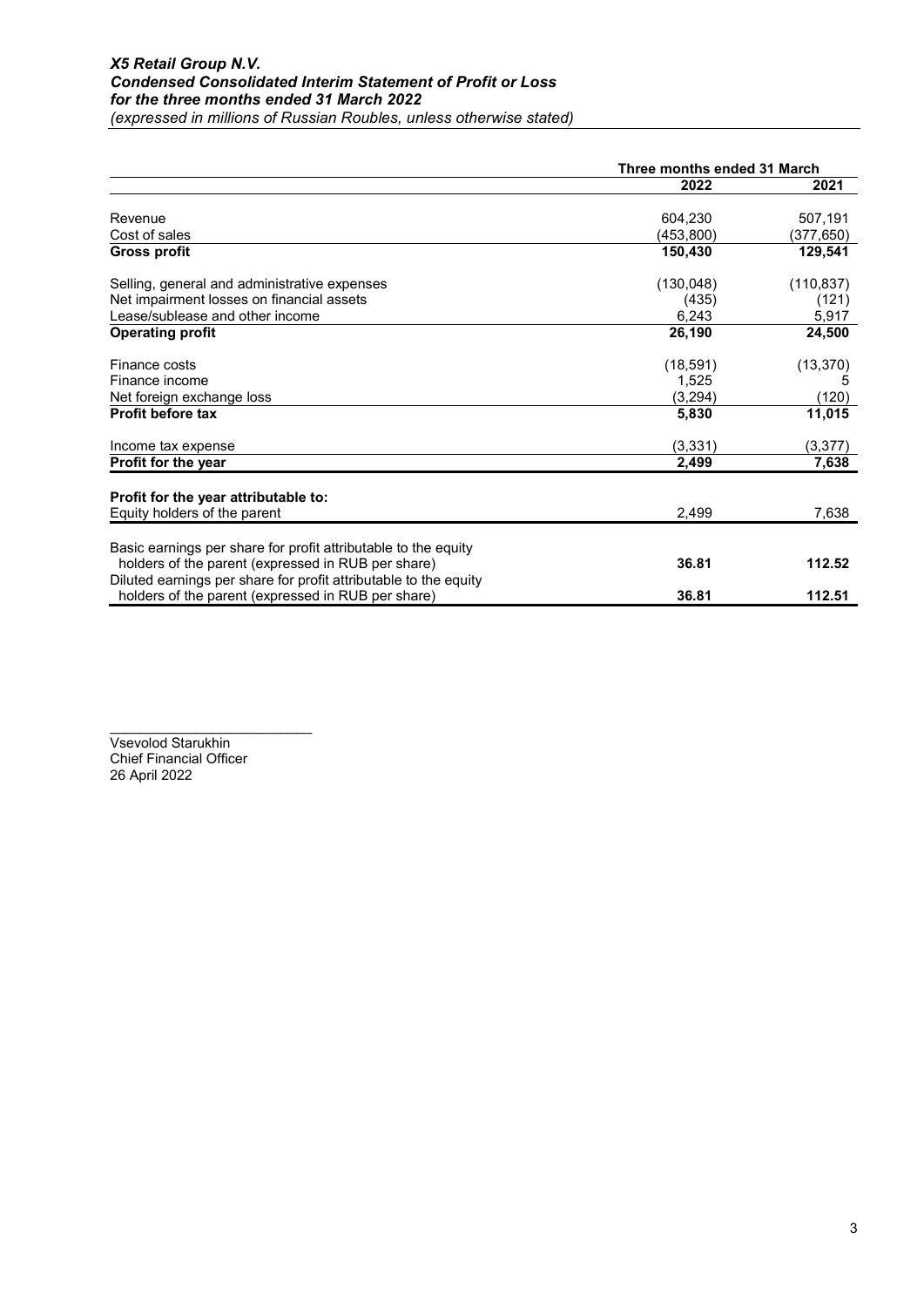|                                                          |       | Three months ended 31 March |  |  |
|----------------------------------------------------------|-------|-----------------------------|--|--|
|                                                          | 2022  | 2021                        |  |  |
| Profit for the year                                      | 2.499 | 7,638                       |  |  |
| Total comprehensive income for the year, net of tax      | 2.499 | 7,638                       |  |  |
| Total comprehensive income for the year attributable to: |       |                             |  |  |
| Equity holders of the parent                             | 2.499 | 7,638                       |  |  |

\_\_\_\_\_\_\_\_\_\_\_\_\_\_\_\_\_\_\_\_\_\_\_\_\_\_ Vsevolod Starukhin Chief Financial Officer 26 April 2022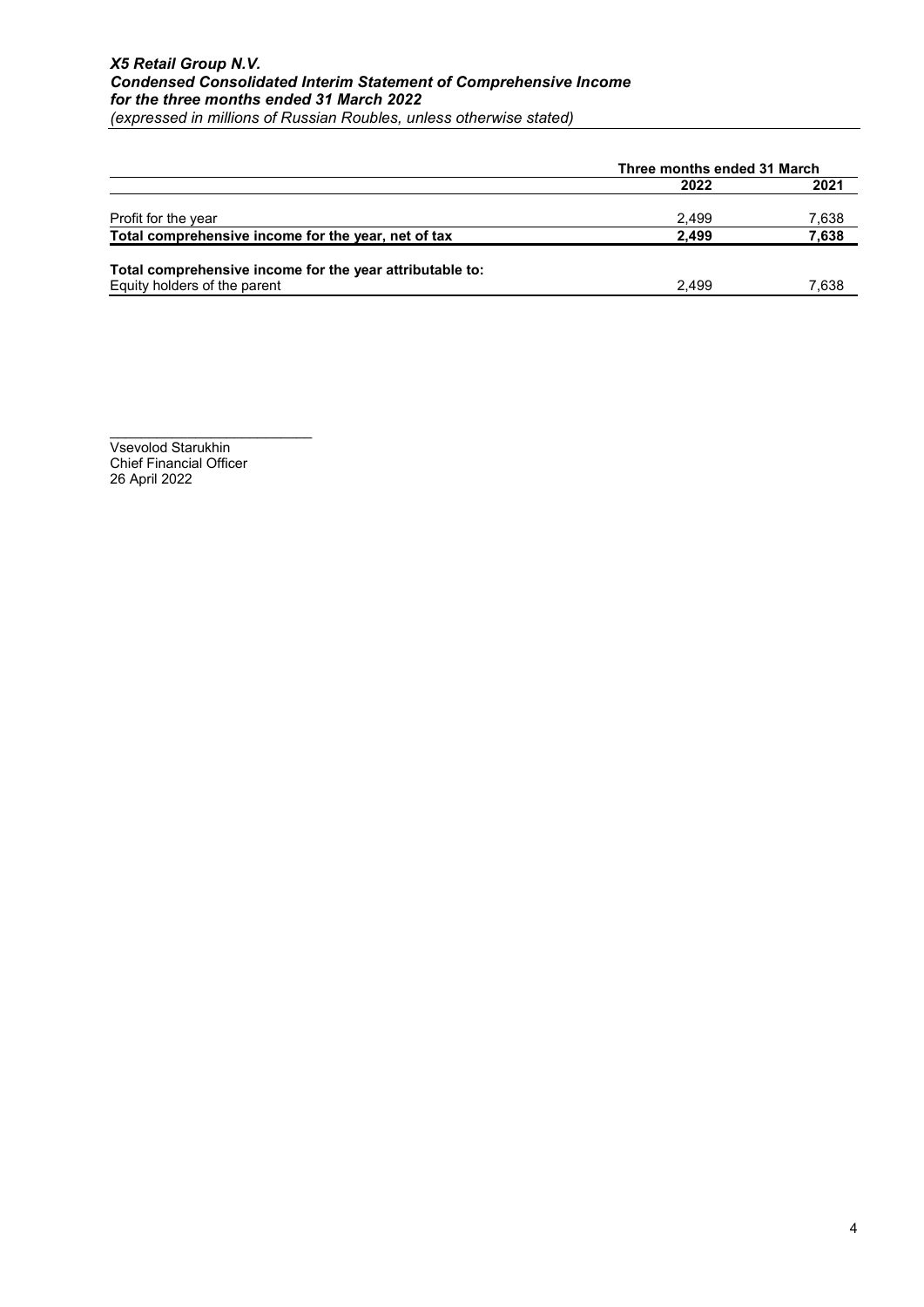|                                                                    | Note | Three months ended 31 March<br>2022 | 2021      |
|--------------------------------------------------------------------|------|-------------------------------------|-----------|
| <b>Profit before tax</b>                                           |      | 5,830                               | 11,015    |
| Adjustments for:                                                   |      |                                     |           |
| Depreciation, amortisation and impairment of property, plant and   |      |                                     |           |
| equipment, right-of-use assets, investment properties, other       |      |                                     |           |
| intangible assets and goodwill                                     |      | 43,366                              | 36,727    |
| Loss/(gain) on disposal of property plant and equipment,           |      |                                     |           |
| investment properties and intangible assets and gain on            |      |                                     |           |
| derecognition of right-of-use assets                               |      | 56                                  | (1,234)   |
| Finance costs, net                                                 |      | 17,066                              | 13,365    |
| Net impairment losses on financial assets                          |      | 435                                 | 121       |
| Impairment of prepayments<br>Share-based compensation expense      |      | 357<br>26                           | 62<br>36  |
| Net foreign exchange loss                                          |      | 3,294                               | 120       |
| Other non-cash items                                               |      | 327                                 | 195       |
| Net cash from operating activities before changes                  |      |                                     |           |
| in working capital                                                 |      | 70,757                              | 60,407    |
| Decrease in trade, other accounts receivable and prepayments and   |      |                                     |           |
| VAT and other taxes receivable                                     |      | 1,750                               | 2,745     |
| (Increase)/decrease in inventories                                 |      | (2, 282)                            | 2,935     |
| Decrease in trade payable                                          |      | (22, 557)                           | (10, 483) |
| Decrease in other accounts payable and contract liabilities        |      | (1, 103)                            | (112)     |
| Net cash flows from operations                                     |      | 46,565                              | 55,492    |
| Interest paid                                                      |      | (16, 969)                           | (12, 670) |
| Interest received                                                  |      | 438                                 |           |
| Income tax paid                                                    |      | (3,878)                             | (2,409)   |
| Net cash flows from operating activities                           |      | 26,156                              | 40,420    |
| Cash flows from investing activities                               |      |                                     |           |
| Purchase of property, plant and equipment and initial direct costs |      |                                     |           |
| associated with right-of-use assets                                |      | (18, 583)                           | (16, 736) |
| Acquisition of businesses, net of cash acquired                    |      | (196)                               | (98)      |
| Proceeds from disposal of property, plant and equipment,           |      |                                     |           |
| investment properties and intangible assets                        |      | 1,558                               | 1,492     |
| Purchase of other intangible assets                                |      | (4,746)                             | (3, 362)  |
| Net cash flows used in investing activities                        |      | (21, 967)                           | (18, 704) |
| Cash flows from financing activities                               |      |                                     |           |
| Proceeds from loans                                                |      | 84,990                              | 42,685    |
| Repayment of loans                                                 |      | (45, 945)                           | (56, 189) |
| Payments of principal portion of lease liabilities                 |      | (16, 079)                           | (16,007)  |
| Net cash flows from/(used in) financing activities                 |      | 22,966                              | (29, 511) |
| Effect of exchange rate changes on cash and cash equivalents       |      | (5)                                 |           |
| Net increase/(decrease) in cash and cash equivalents               |      | 27,150                              | (7, 795)  |
| Movements in cash and cash equivalents                             |      |                                     |           |
| Cash and cash equivalents at the beginning of the year             |      | 26,062                              | 20,008    |
| Net increase/(decrease) in cash and cash equivalents               |      | 27,150                              | (7, 795)  |
| Cash and cash equivalents at the end of the year                   |      | 53,212                              | 12,213    |

Vsevolod Starukhin Chief Financial Officer 26 April 2022

\_\_\_\_\_\_\_\_\_\_\_\_\_\_\_\_\_\_\_\_\_\_\_\_\_\_